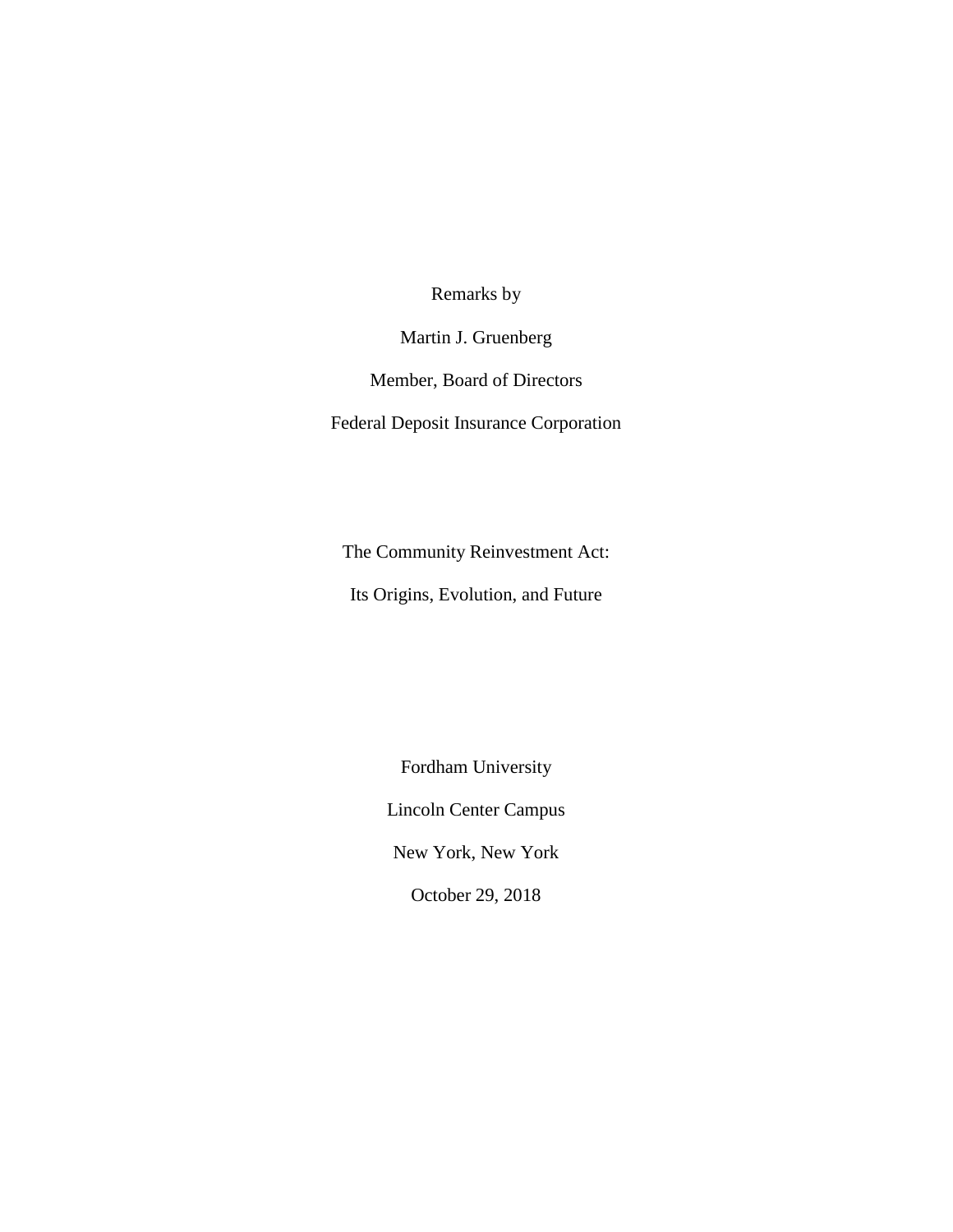## **Introduction**

I would like to thank the Association for Neighborhood and Housing Development, Enterprise Community Partners, and the University Neighborhood Housing Program for inviting me to speak this morning. I would particularly like to thank the International Political Economy and Development Program of Fordham University for hosting today's event.

The topic I would like to discuss today is the Community Reinvestment Act (CRA).

As I am sure most of you know, the Community Reinvestment Act was signed into law in October 1977. CRA celebrated its fortieth anniversary a year ago this month. It seems an appropriate moment to look back over the history of CRA, both its origin and evolution, and to consider how that experience should inform consideration of changes to CRA for the future.

Let me say, on a personal note, that my professional career has intersected with CRA from the outset. My first professional experience in Washington was in the summer of 1977 when I worked as an intern in the office of my local Congressman from the Bronx, a wonderful man named Jonathan Bingham. One of my responsibilities that summer was to track the progress of the proposed CRA legislation, which had great relevance for our Bronx Congressional district.

After I finished school I was able to persuade the Congressman to hire me as a legislative assistant in Washington. One of my responsibilities was to spend a week each month in the district working with community groups, financial institutions, and local government officials on housing and economic development projects. It says something that one of the community leaders I came to know then, Jim Buckley, is still at work in the Bronx and helped arrange my participation in today's program. As a result, I have had the opportunity to observe the impact of CRA on community development from its earliest days.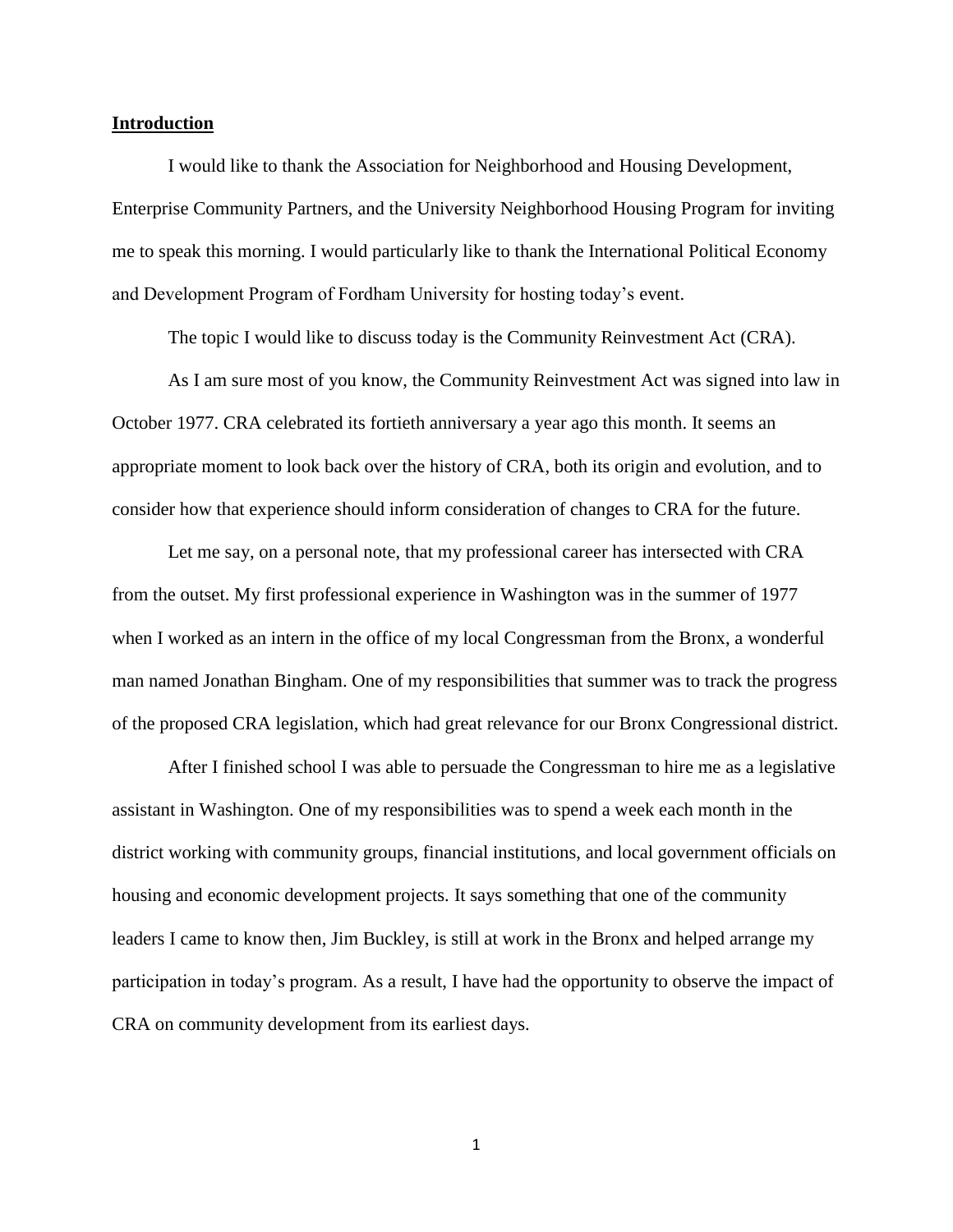I would like to begin with this observation. The Community Reinvestment Act has proven itself to be a foundation of finance for low- and moderate-income communities in the United States.

I can remember what things were like in Bronx neighborhoods before CRA. In my recollection, bank engagement in those neighborhoods was not active and bank relationships with local community organizations were not strong. Over the course of those forty years, which saw the decline and then the rebuilding of the Bronx, I believe those relationships evolved into productive, professional partnerships, including city and state officials, that contributed substantially to the progress that has been made and replicated in communities across the country. CRA played a critical role in that process.

CRA has become such a part of the fabric of community development in the United States that it can be taken for granted. Often the focus is on the glass half empty rather than half full. As someone who was around when the glass was nearly empty, I have a keen appreciation of the value CRA brings. It also underscores the importance of being thoughtful and prudent in considering how CRA can be adapted to the changing banking environment. In my view it is essential to build on the experience we have gained over these forty years.

In my remarks today, I will comment on the origins of CRA, why it was such a departure from what came before, how it has evolved over its forty year history, and how that history should inform how we proceed in the future.<sup>1</sup> The key point I would like to make is that the foundations of CRA developed over that history - the community-based focus, the reliance on community input, and the consideration of discriminatory and other illegal credit practices in the CRA evaluation - should be the basis on which future changes to CRA are made.

 $^1$  I would like to acknowledge a speech given by Federal Reserve Board Chairman Ben S. Bernanke, The Community Reinvestment Act: Its Evolution and New Challenges, March 30, 2007, which utilized a similar organizational structure.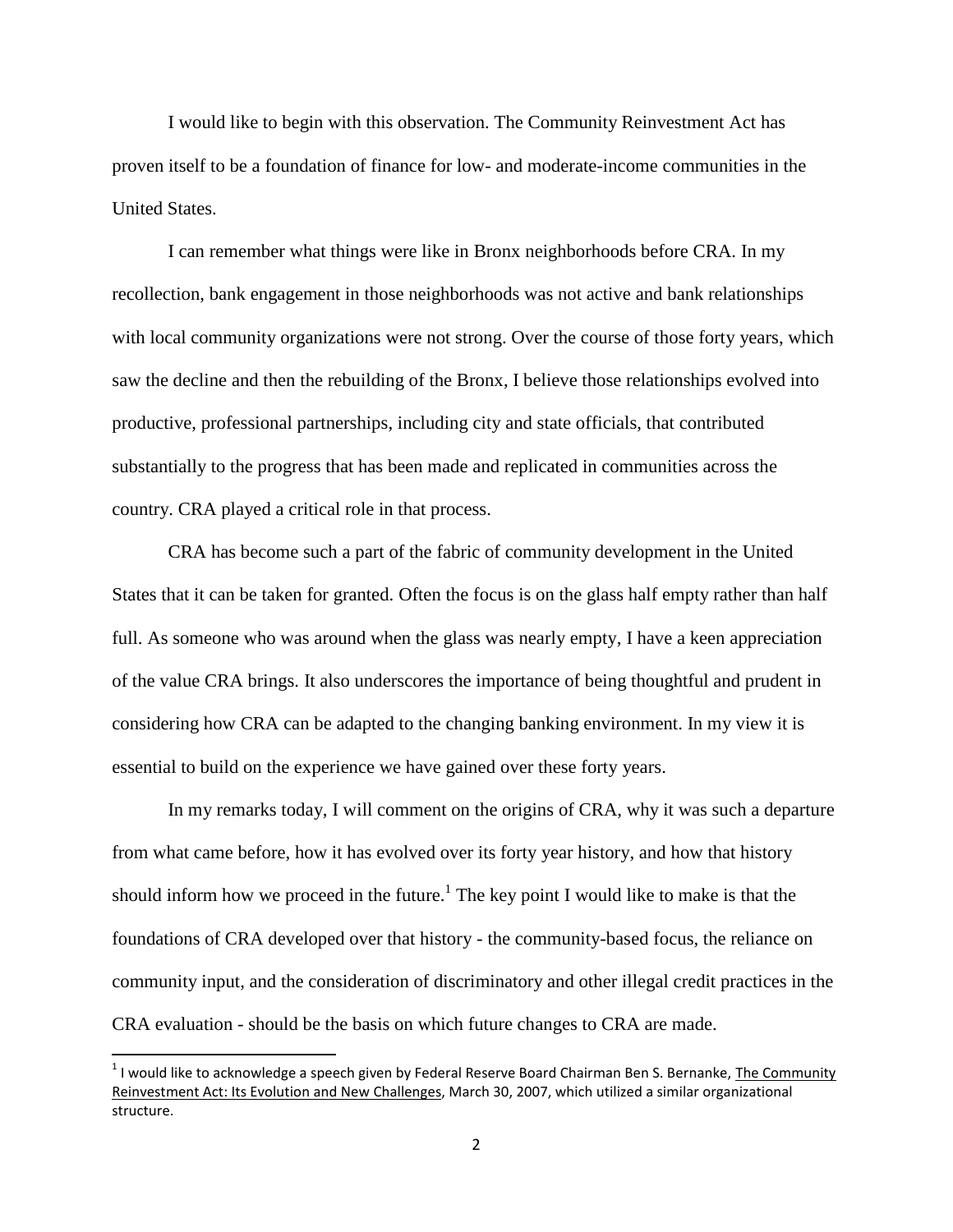## **Origins of CRA**

 $\overline{\phantom{a}}$ 

CRA seeks to address one of the most intractable challenges of our financial markets – access to credit, investment, and basic banking services for underserved low- and moderateincome communities, both urban and rural.

As many of you are aware, this market challenge was exacerbated by government programs during the Depression. It is well known that the Home Owners' Loan Corporation, which was established by Congress in 1933 to refinance foreclosed mortgage borrowers, delineated certain neighborhoods in red as higher risk. Those neighborhoods had poorer households, large minority populations, and older housing stock.<sup>2</sup> This was the basis of the term redlining.

The effects of that policy are still felt today. Recent research by economists at the Federal Reserve Bank of Chicago shows that areas denied credit in the aftermath of the Great Depression of the 1930s continue decades later to have diminished property values, lower homeownership rates, and residents with depressed credit scores.<sup>3</sup>

While that research focuses on public programs that systematically excluded low- and moderate-income communities and minority communities from access to capital, others have noted that these policies were a continuation of similar patterns historically exhibited by the private sector, with financial institutions taking deposits from lower income and minority customers while failing to make credit available in the neighborhoods where they lived.<sup>4</sup>

<sup>2</sup> *See* Amy E. Hillier, Redlining and the Homeowners' Loan Corporation, 29 Journal of Urban History 394-395 (2003); Community Reinvestment Act of 1977, *Federal Reserve History*, www.federalreservehistory.org/essays/community\_reinvestment\_act.

<sup>3</sup> https://www.chicagofed.org/publications/working-papers/2017/wp2017-12

<sup>4</sup> *See, e.g.*, Mehrsa Baradaran, The Color of Money: Black Banks and the Racial Wealth Gap, The Belknap Press of Harvard University Press (2017); Kenneth Jackson, Crabgrass Frontier: The Suburbanization of the United States, Oxford University Press (1985).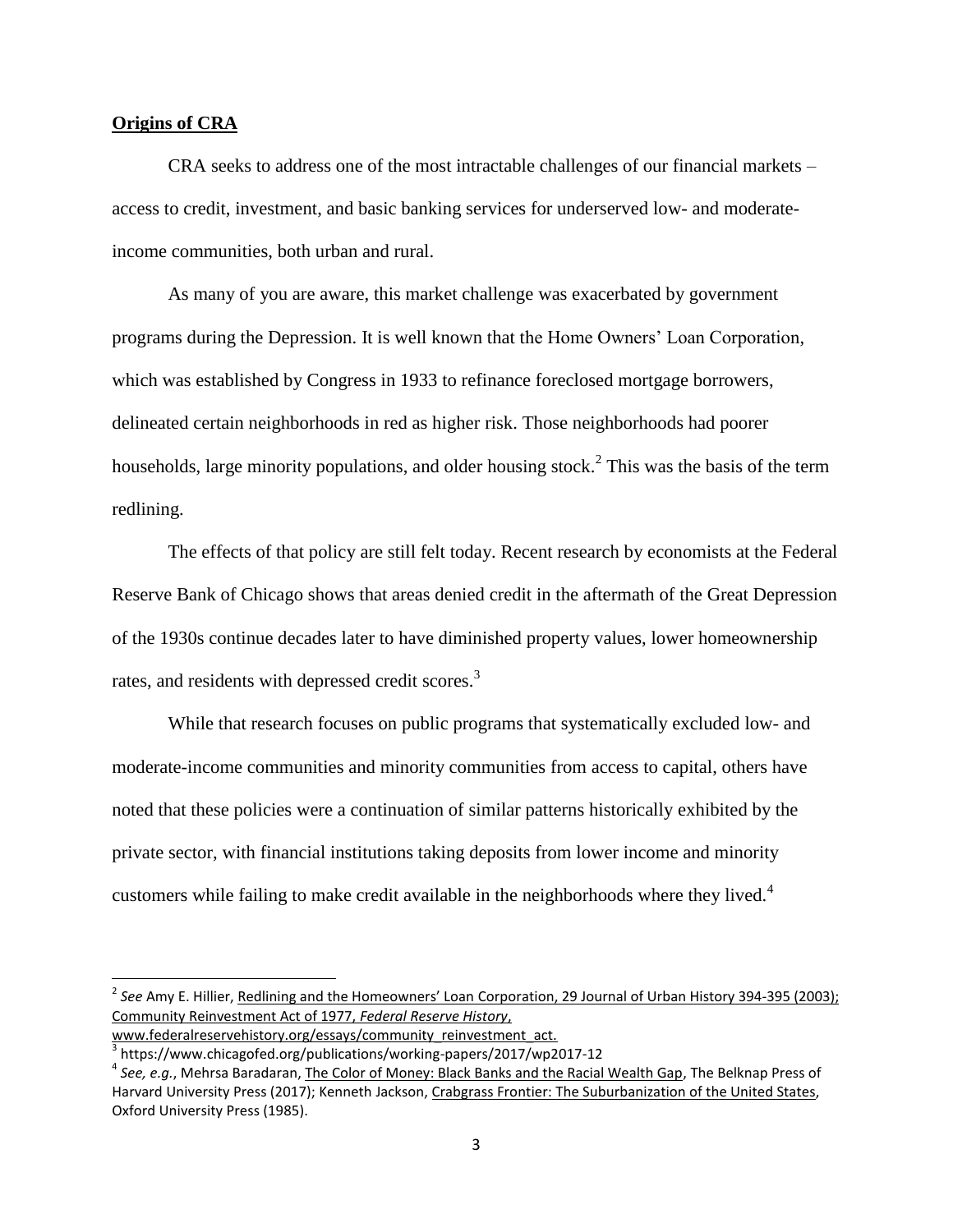During the 1960s and 1970s Congress passed legislation designed to address discriminatory lending such as the Fair Housing Act of 1968 and the Equal Credit Opportunity Act of 1974. It also established federal programs to subsidize the cost of housing and promote community development in low- and moderate-income neighborhoods.<sup>5</sup>

Attention was also focused on expanding access to private sector lending and investment. Particular attention was given to the role of banks in meeting the credit needs of low- and moderate-income communities and the problem of redlining. It was recognized that while the public sector had an important role to play, community development depended fundamentally on private sector investment and access to credit through banks.

The Home Mortgage Disclosure Act of 1975 (HMDA) was the first legislation that sought to respond to this issue. Its purpose, as described in the Act, was "to provide the citizens and public officials of the United States with sufficient information to enable them to determine whether depository institutions are filling their obligations to serve the housing needs of the communities and neighborhoods in which they are located."<sup>6</sup>

The law required each depository institution to compile and make available to the public the total dollar amount of mortgage loans that were originated or purchased by the institution during each fiscal year, and to itemize the number and dollar amount of loans by census tract. For the first time, community organizations, regulatory agencies, and the general public had access to information to assess whether the lending activity of an institution was meeting community needs.

<sup>&</sup>lt;sup>5</sup> Housing and Community Development Act of 1974 (Pub. L. 93–383, Aug. 22, 1974, 88 Stat. 633) authorized the Community Block Grant Program (42 U.S.C. 5301 et seq.), Section 8 Program (42 U.S. Code § 1437f), and amended the Section 236 rental assistance program authorized under the National Housing Act (12 U.S.C. 1715 z-l). 6 12 U.S.C. §2081, *et seq.*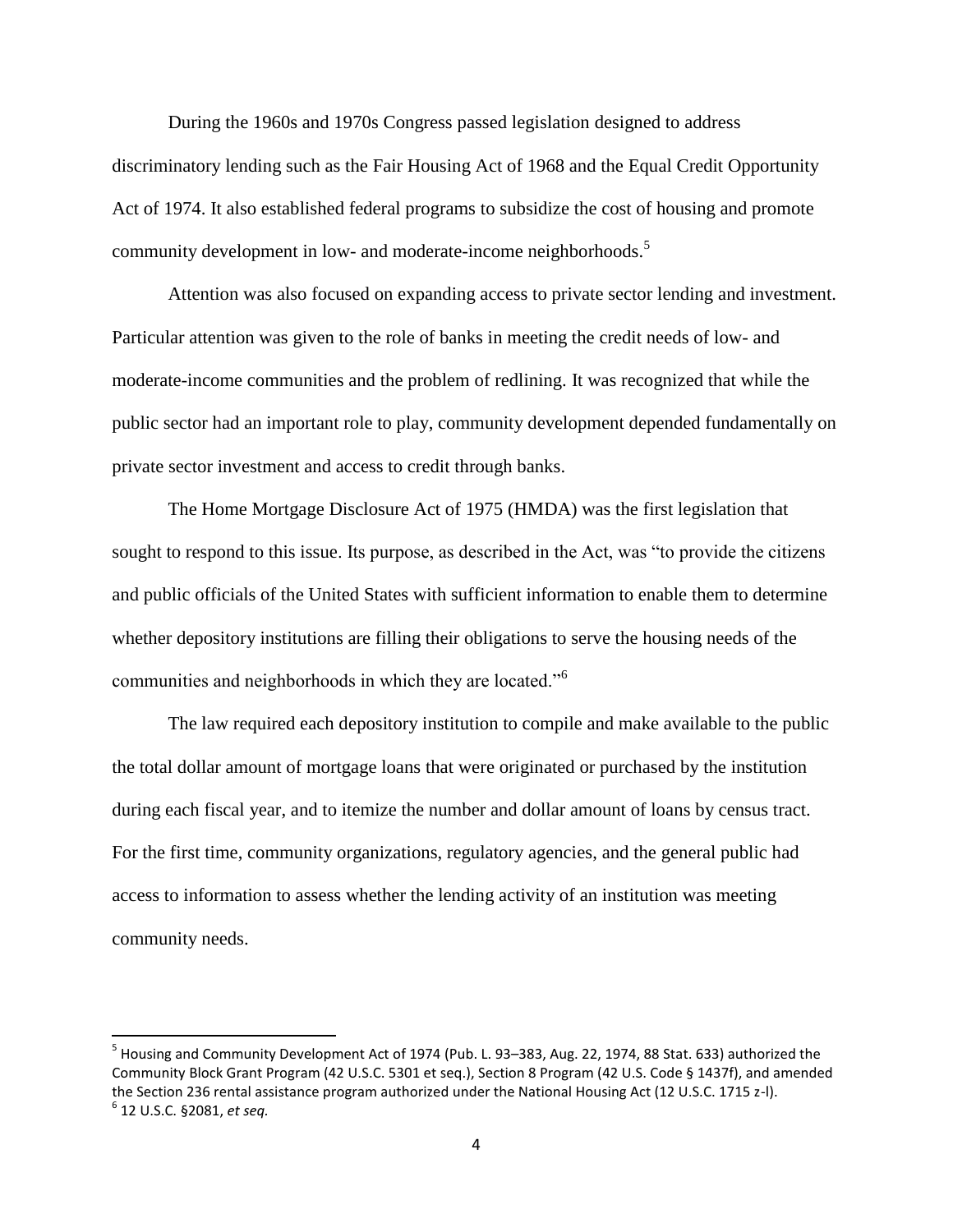The Community Reinvestment Act of 1977 went significantly further than HMDA, moving from information disclosure by depository institutions to, in the words of the Act's preamble, "a continuing and affirmative obligation to help meet the credit needs of the local communities in which they are chartered."<sup>7</sup>

The provisions of CRA as originally enacted were straightforward but groundbreaking. The law states, "It is the purpose of this title to require each appropriate Federal financial supervisory agency to use its authority when examining financial institutions, to encourage such institutions to help meet the credit needs of the local communities in which they are chartered consistent with the safe and sound operation of such institutions."<sup>8</sup>

The key operative provision of the Act states, "In connection with its examination of a financial institution, the appropriate Federal financial supervisory agency shall 1) assess the institution's record of meeting the credit needs of its entire community, including low- and moderate-income neighborhoods, consistent with the safe and sound operation of such institution; and 2) take such record into account in its evaluation of an application for a deposit facility by such institution."<sup>9</sup>

The "appropriate Federal financial supervisory agency" included the Federal Reserve Board, the Comptroller of the Currency, and the FDIC, which I will refer to as the federal banking agencies. The law specified that the term "application for a deposit facility" included a charter for a national bank or federal savings and loan association, deposit insurance, the establishment of a domestic branch, or the merger or consolidation with, or the acquisition of the assets or liabilities of a regulated financial institution.<sup>10</sup>

 $7$  12 U.S.C. §2901(a)(3).

 $^8$  12 U.S.C. §2901(b).

 $^9$  12 U.S.C. §2903(a).

 $10$  12 U.S.C. §2902(3).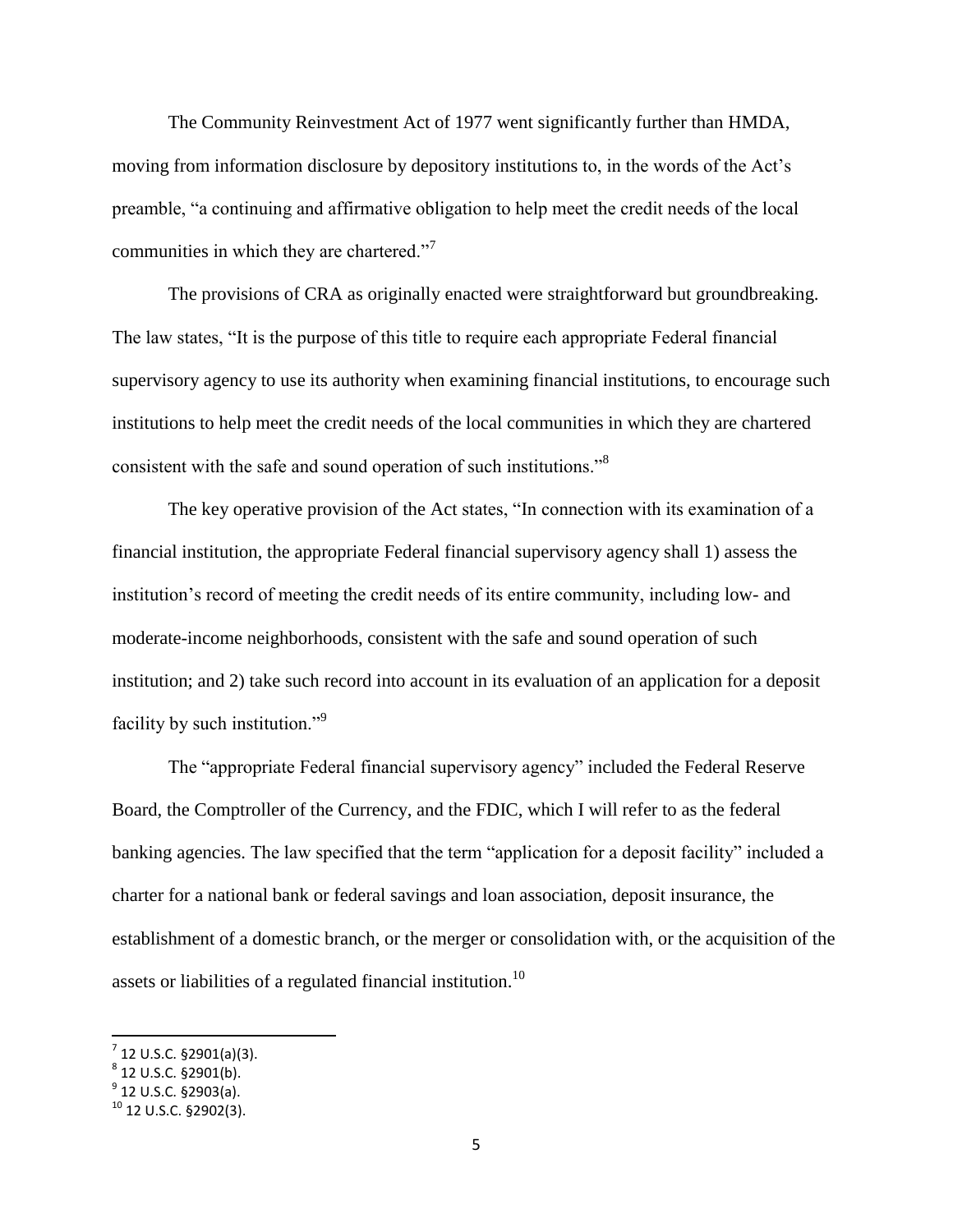CRA established important precedents that previously had not been part of the financial regulatory framework. It created an affirmative obligation on the part of every federally insured bank and thrift to meet not just the deposit needs, which was the previous requirement, but also the credit needs of all the communities they served, including low- and moderate-income neighborhoods. It also required the federal banking agencies to assess the performance of the institutions in meeting the requirement, and to consider performance in evaluating a range of applications that the institutions might submit. This introduced an entirely new set of statutory responsibilities for both the banks and the regulatory agencies.

The first regulation adopted to implement the new law stipulated the factors to be considered by the agencies in assessing a bank's record of performance in helping meet the credit needs of its entire community, including low- and moderate-income neighborhoods.<sup>11</sup> These included:

- activities conducted by the bank to ascertain the credit needs of its community, including the extent of the bank's efforts to communicate with members of the community regarding the credit services being provided by the bank;
- the geographic distribution of the bank's credit extensions, credit applications, and credit denials;
- evidence of prohibited discriminatory or other illegal credit practices;
- the bank's participation in local community development projects; and
- the bank's origination of residential mortgage loans and small business and small farm loans within its community. $12$

l

 $^{11}$  43 Fed. Reg. 47144, 47152 (Oct. 12, 1978).

<sup>12</sup> *Id.;* 12 CFR §345.7 (1979).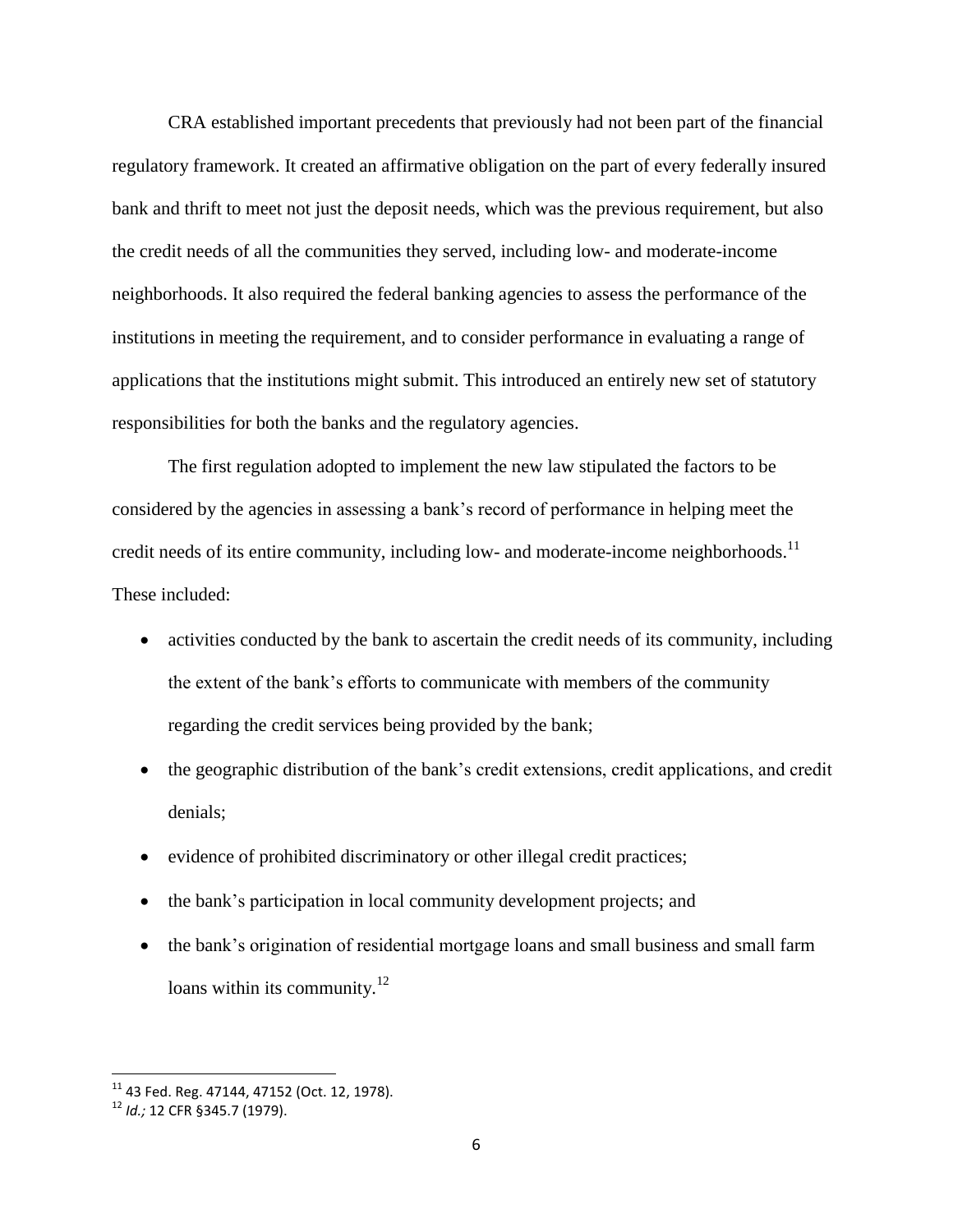From the outset, the agencies made clear that the institutions would be evaluated on their outreach and engagement with the community, their compliance with antidiscrimination and other consumer protection statutes, and the geographic distribution of their loans. The intention to address redlining on the basis of income and race was evident, as was the community-based focus of the law.

To implement the Act, the agencies assigned banks a rating based on how they addressed those factors, and took those ratings into account when deciding whether to approve mergers, acquisitions, or the opening of branches. The examination culminated in the assignment of a rating – Outstanding, Satisfactory, Needs to Improve, or Substantial Noncompliance – and a written report that became a part of the supervisory record of the institution.<sup>13</sup>

## **Evolution of CRA**

#### *FIRREA – 1989*

The first significant statutory changes to CRA came as part of the Financial Institutions Reform, Recovery, and Enforcement Act of 1989 (FIRREA).<sup>14</sup> They were included in the legislation in order to provide some local community benefit in a bill that was otherwise providing billions of public dollars to make good on the deposit insurance guarantees from the failure of hundreds of thrift institutions resulting from the thrift crisis of the 1980s. The changes were intended to enhance the public transparency and community accountability of the CRA evaluation process.

The changes required that upon the conclusion of each CRA examination, the appropriate federal banking agency prepare a written evaluation of the institution's record of meeting the

l

<sup>13</sup> *See* 12 U.S.C. §2906.

<sup>14</sup> Pub. L. No. 101-73, title XII, §1212, 103 Stat. 527 (Aug. 9, 1989).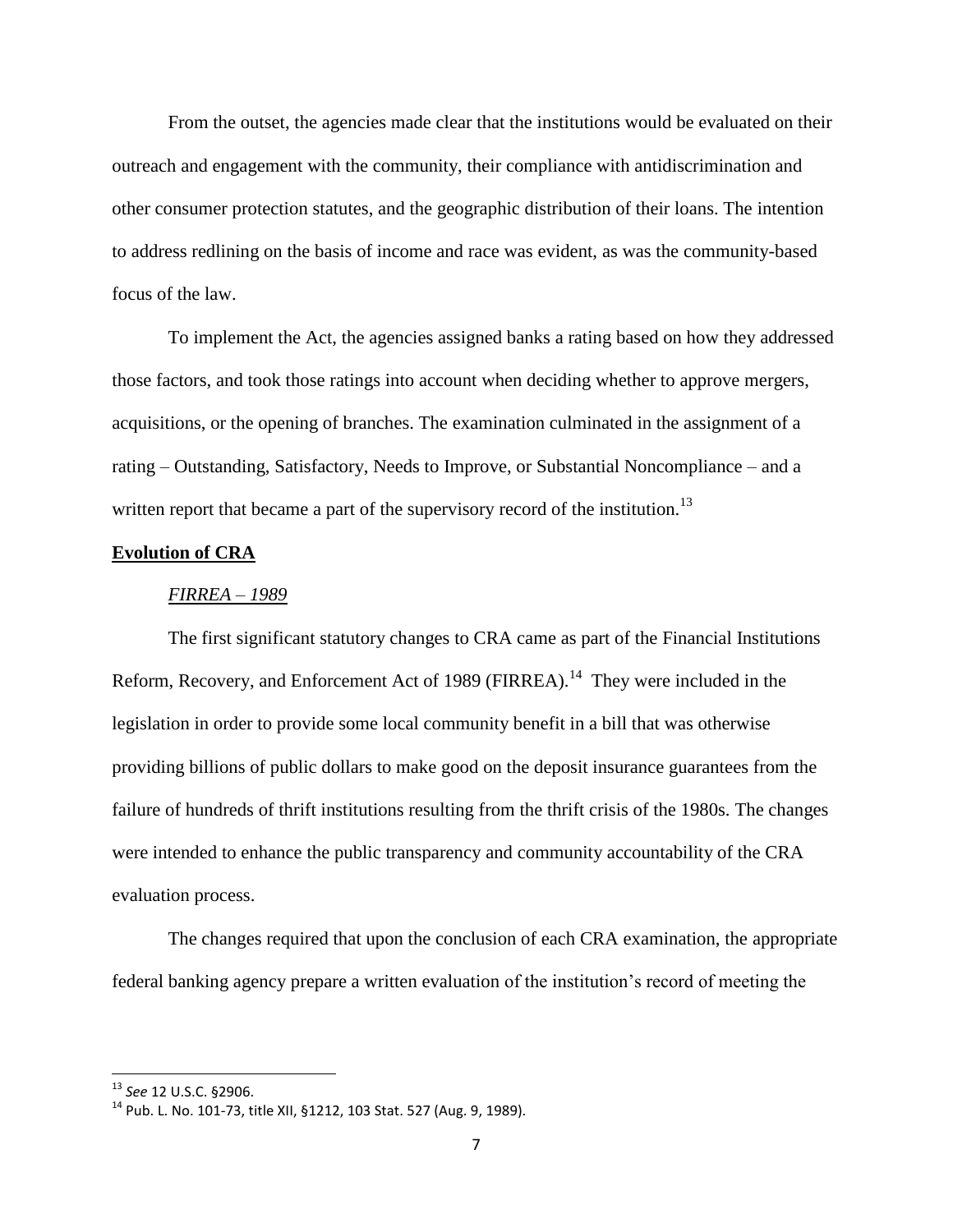credit needs of its entire community, including low- and moderate-income neighborhoods. The law also required that each written evaluation have a public section and a confidential section.<sup>15</sup>

The public section of the report was required to state the agency's conclusions for each assessment factor identified in the regulations, discuss the facts supporting such conclusions, and contain the institution's rating and a statement describing the basis for the rating. The law stipulated the four possible ratings that had previously been provided by rule.<sup>16</sup>

Including a public section containing both the rating of each institution and the conclusions along with the facts supporting the conclusions for each rating was an unprecedented statutory transparency requirement. It underscored the expectation of public accountability as an essential part of the CRA review process to achieve responsiveness to community credit needs.

## *Riegle-Neal Act – 1994*

The second significant set of statutory changes to CRA occurred as part of the Riegle-Neal Interstate Banking and Branching Efficiency Act of 1994.<sup>17</sup> The changes were intended to ensure that the reduced barriers to interstate banking and branching would not undermine the community-based focus of CRA. This was an important precedent for adapting CRA to a changing banking environment, which has relevance for today.

First, Riegle-Neal added to the written evaluation required by FIRREA an additional requirement that the information in the written evaluation be presented separately for each metropolitan area in which a bank maintains one or more branch offices. The metropolitan area basis for the CRA review thus became a statutory requirement.<sup>18</sup>

<sup>15</sup> 12 U.S.C. §2906.

<sup>16</sup> 12 U.S.C. §2906(b).

 $17$  Pub. L. No. 103-328, title I, §110, 108 Stat. 2364 (Sep. 29, 1994).

 $18$  12 U.S.C. §2906(b)(1)(B).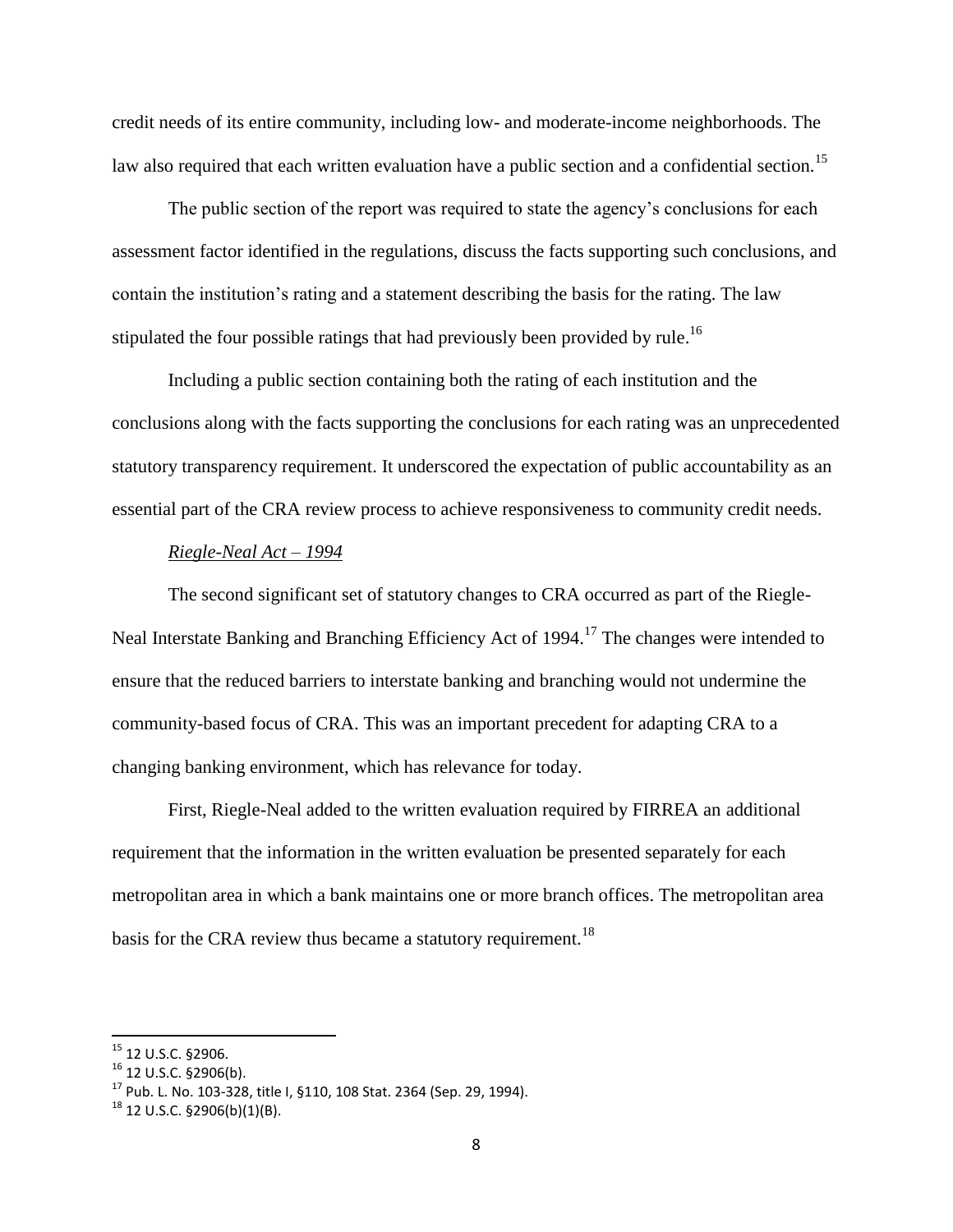Second, in the case of a bank that maintains branches in two or more states, the appropriate federal banking agency must prepare a written evaluation of the entire institution's record of performance. For each state in which the institution maintains a branch, the agency must prepare a separate written evaluation of the institution's state level record of performance.<sup>19</sup>

Third, each state level written evaluation must present the information separately for every metropolitan area in which the institution maintains a branch, and separately for the remainder of the nonmetropolitan areas of the state. If the institution maintains a branch in a nonmetropolitan area, then it must describe how the agency has performed the examination of the institution, including a list of the individual branches examined.<sup>20</sup>

It is clear that the intent of the Act was to ensure that the growth of interstate banking and branching would not undermine the community-based focus of the CRA evaluation.

#### *1995 Rulemaking*

In 1995, the federal banking agencies undertook a comprehensive review of the standards for evaluating CRA requirements. There was a concern shared by community and consumer groups and the banking industry that CRA examinations had come to overemphasize process and underemphasize performance. This review resulted in a rulemaking in which the agencies introduced the lending, services, and investment tests for evaluating CRA performance, with which I am sure you are familiar. $^{21}$ 

It was also in this rulemaking that the federal banking agencies introduced the term "assessment area".<sup>22</sup> The assessment area described the geographic area within which the performance criteria in the rule would be assessed. In order to simplify the process of delineating

 $^{19}$  12 U.S.C. §2906(d)(1).

 $^{20}$  12 U.S.C. §2906(d)(3).

 $21$  60 Fed. Reg. 22156 (May 4, 1995).

<sup>22</sup> 12 CFR §345.41 (1996).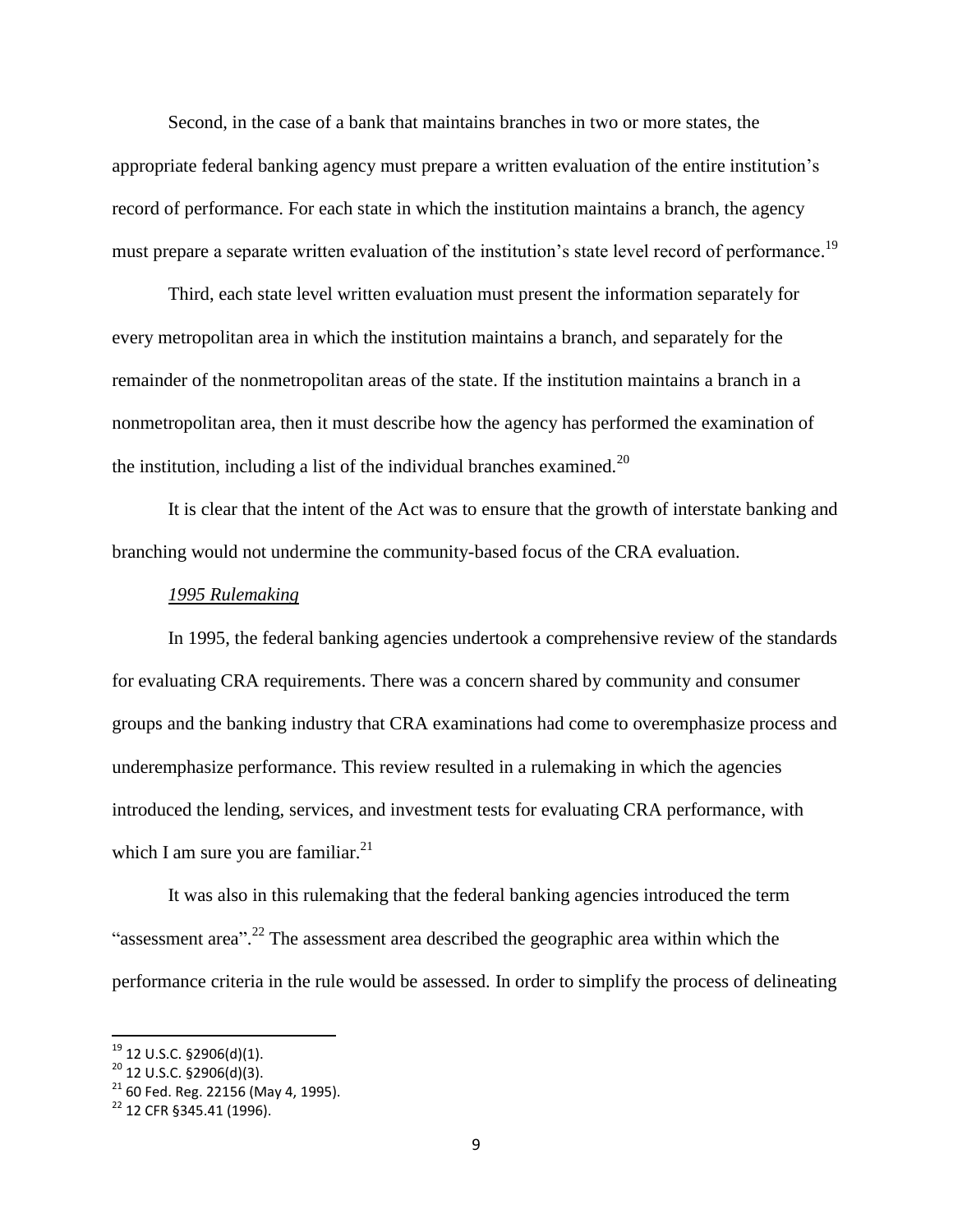an assessment area, the rule encouraged institutions to establish assessment area boundaries that coincide with the boundaries of one or more metropolitan statistical areas or one or more contiguous political subdivisions, such as counties, cities, or towns. The assessment area includes the geographies where the institution has its main office, branches, and deposit-taking ATMs, and the surrounding geographies in which the institution originates or purchases a substantial portion of its loans. $^{23}$ 

This rulemaking also introduced the concept of "performance context".<sup>24</sup> An institution's performance under the tests and standards in the rule is judged in the context of information about the institution, its community, its competitors, and its peers for each of its assessment areas. Examiners are required to consider the following information in order to assist in understanding the context in which the institution's performance should be evaluated:

- the economic and demographic characteristics of the assessment area;
- lending, investment, and service opportunities in the assessment area or areas;
- the institution's product offerings and business strategy;
- the institution's capacity and constraints;
- the prior performance of the institution; and
- as appropriate, the performance of similarly situated institutions.<sup>25</sup>

It is clear that the federal banking agencies had a number of objectives with this rulemaking. First, they wanted to make the CRA evaluation more performance based as was reflected in the adoption of the lending, services, and investment tests. Second, they reinforced the community-based focus of CRA with the introduction of local assessment areas as the basis

<sup>&</sup>lt;sup>23</sup> 12 CFR §345.41 (2018).

<sup>&</sup>lt;sup>24</sup> 12 CFR §345.21(b) (1996).

<sup>25</sup> 12 CFR §345.21(b) (2018).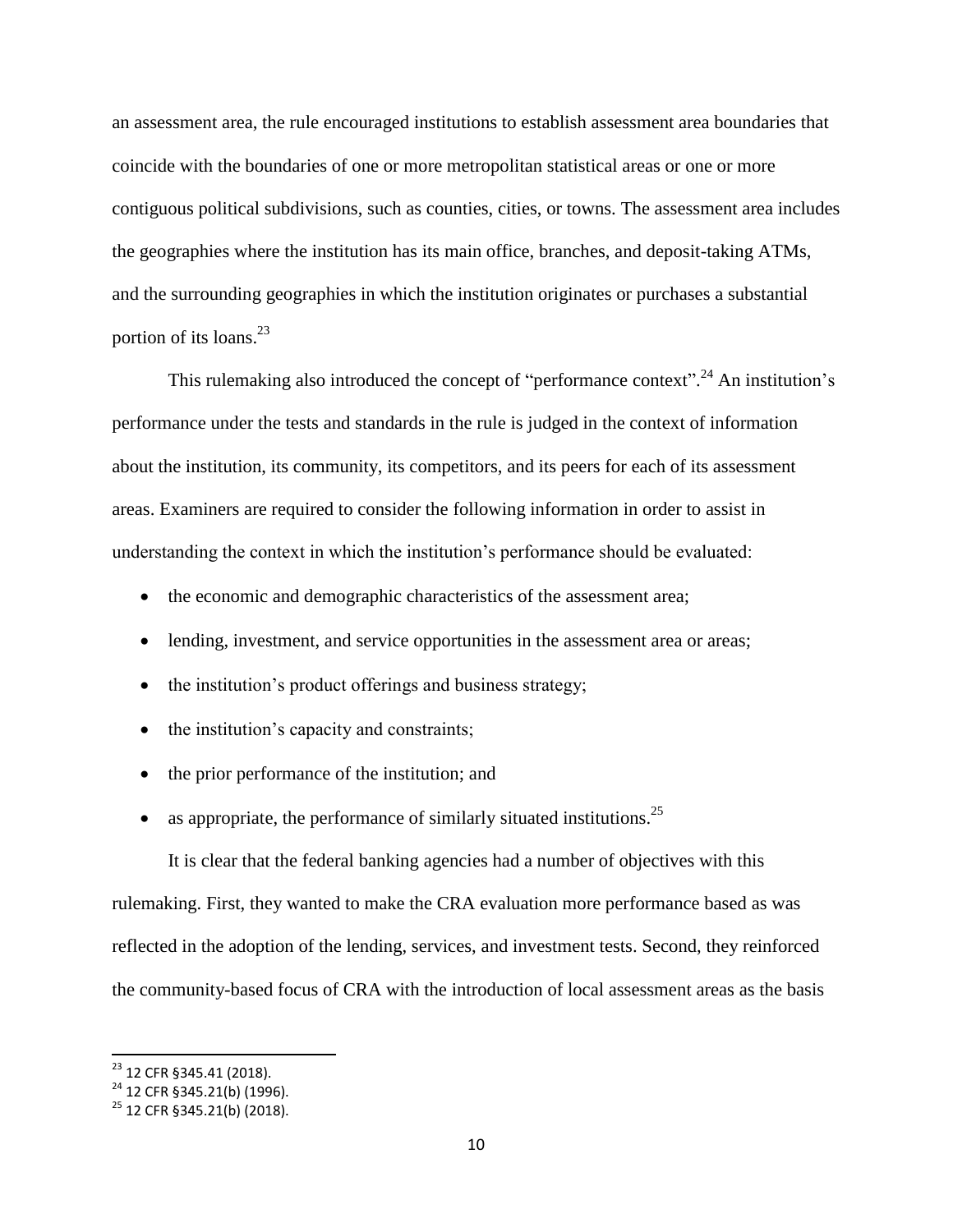for the CRA evaluation. Third, they also underscored the multifaceted nature of the CRA review with the introduction of the performance context evaluation for each assessment area in which the institution does business.

# *Changes for Small Banks – 1995-2005*

It is worth noting that the 1995 rule change and a 2005 rule change, as well as a provision of the Gramm-Leach-BlileyAct of 1999, impacted how small banks are treated under CRA.<sup>26</sup> The 1995 rule streamlined the review process for banks with assets up to \$250 million and focused the review on lending activities.<sup>27</sup> The Gramm-Leach-Bliley Act provided that banks with assets up to \$250 million with an outstanding rating would not be examined more than once every 60 months, and those with a satisfactory rating not more than once every 48 months.<sup>28</sup>

In 2005 the federal banking agencies adopted a rule change that increased the asset-size threshold for a small bank to \$1 billion.<sup>29</sup> Small banks were no longer subject to certain data collection and reporting requirements and were eligible for evaluation under the small bank lending test.<sup>30</sup> The 2005 rule change also created a new category of "intermediate small banks" – those banks with assets between \$250 million and \$1 billion – for purposes of evaluation under CRA.<sup>31</sup> The overall CRA rating for an intermediate small bank is based on both the rating from the small bank lending test and the rating from a new community development test.<sup>32</sup> The rule

<sup>&</sup>lt;sup>26</sup> Pub. L. No. 106-102, Title VII, §712, 113 Stat. 1469 (Nov. 12, 1999); 70 Fed. Reg. 44256 (Aug. 2, 2005).

<sup>27</sup> *See* 12 CFR §345.26 (1996).

<sup>&</sup>lt;sup>28</sup> 12 U.S.C. §2908.

<sup>29</sup> 12 CFR §345.12 (u)(1) (2006).

<sup>30</sup> See 12 CFR §§345.26, 345.42 (2018).

 $31$  12 CFR §345.12(u)(1) (2006).

 $32$  12 CFR §345.26(a)(2) (2018).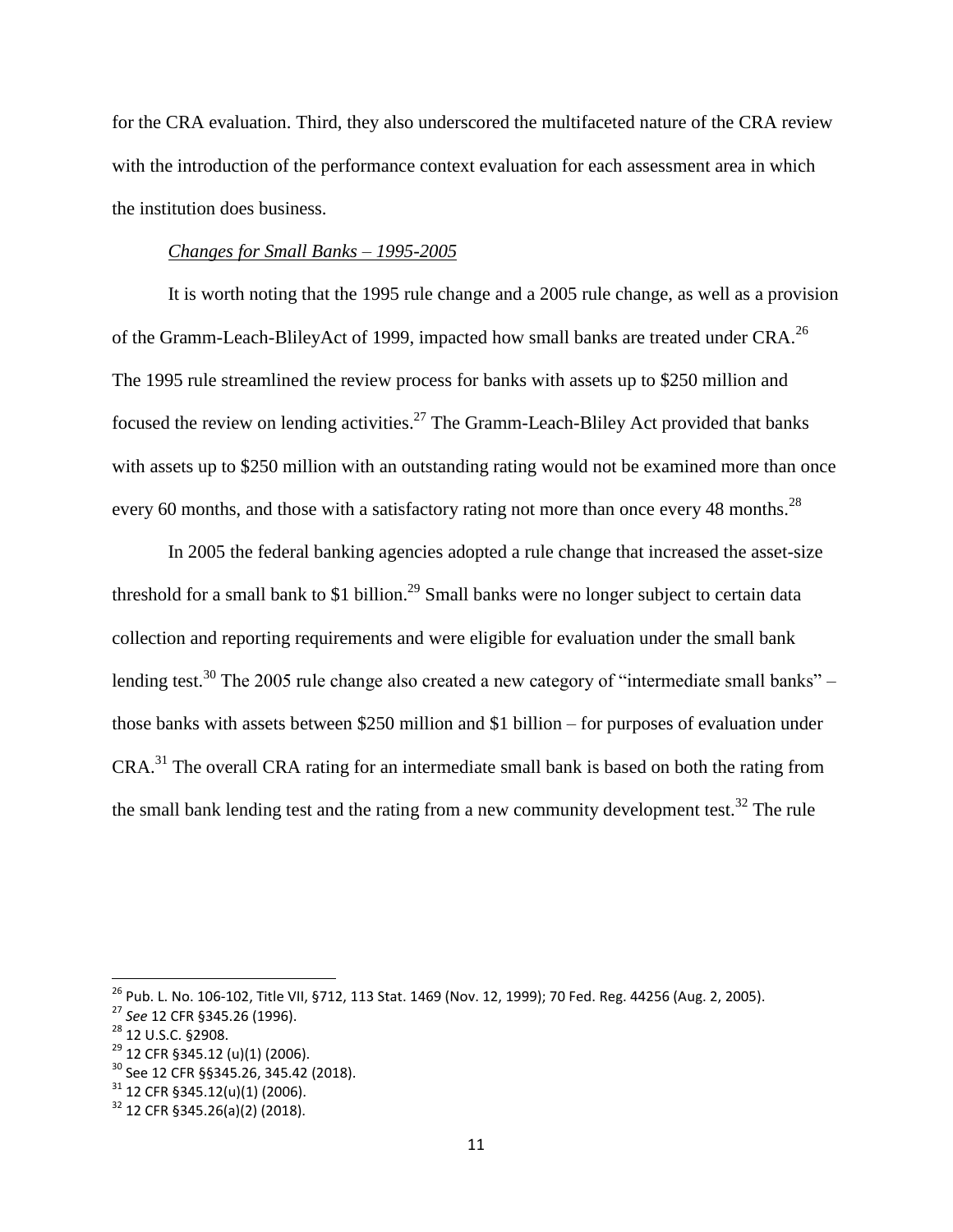also provided for indexing the small bank asset threshold for inflation.<sup>33</sup> At the end of last year, 89 percent of all banks had assets below the current intermediate small bank threshold.

The 2005 rule change also reinforced the provision that goes back to the original CRA rule that the evaluation of a bank's CRA performance is adversely affected by evidence of discriminatory or other illegal credit practice in any geography by the bank.<sup>34</sup>

## *Guidance – 2010-2016*

Finally, in 2010, 2013, and 2016 the federal banking agencies adopted guidance that began to consider the issue of bank activity outside of assessment areas.<sup>35</sup> The guidance indicated that CRA regulations allow consideration of community development loans, qualified investments, and community development services that benefit an institution's assessment areas or a broader statewide or regional area that includes the institution's assessment areas. <sup>36</sup> The guidance also allowed for CRA consideration for investments in nationwide funds.<sup>37</sup>

#### **Considerations for the Future**

I wanted to use this opportunity today to review the origins and evolution of CRA in order to place current discussions about the future of CRA in context.

Numerous studies have underscored the critically important impact CRA has had in expanding access to credit in low- and moderate-income urban and rural communities since it was enacted.<sup>38</sup> While large challenges remain, such as the significant disparities in access to credit in minority neighborhoods,<sup>39</sup> the progress has been real.

 $33$  12 CFR §345.12(u)(2) (2018). The current definitions state that "small banks" are banks with assets of \$313 million and below and "intermediate small banks" are banks with assets of more than \$313 million but less than \$1.252 billion.

<sup>34</sup> 12 CFR §345.28(c) (2006).

<sup>35</sup> *See* 75 Fed. Reg. 11642 (Mar. 11, 2010); 78 Fed. Reg. 69671 (Nov. 30, 2013); 81 Fed. Reg. 48506 (July 25, 2016).

 $36$  CRA Qs and As  $\S$ § \_\_\_.12(h) - 6; \_\_\_.12(h) - 7, \_\_\_.21(a) - 3.

 $37$  CRA Qs and As  $\frac{6}{3}$  \_ .23(a) - 2.

<sup>38</sup> Multiple research papers have identified positive effects of CRA. *See* Lei Ding and Leonard Nakamura, "Don't Know What You Got Till It's Gone" – The Effects of the Community Reinvestment Act on Mortgage Lending in the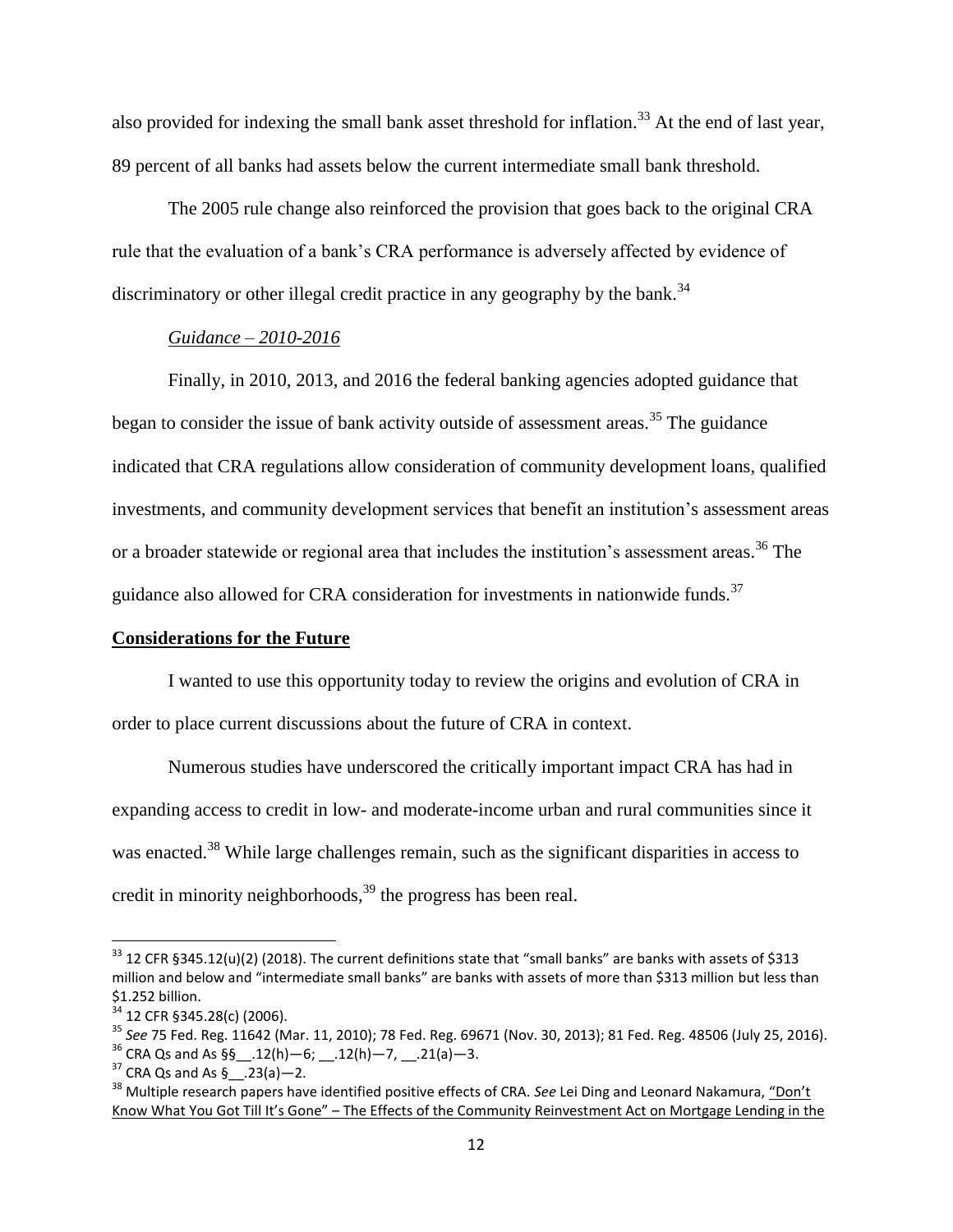The central issue going forward will be to preserve the foundations of CRA – the community-based focus, the reliance on community input, and the consideration of discriminatory and other illegal credit practices in the CRA evaluation - while adapting CRA to a changing banking environment.

For example, online and mobile technologies have changed the opportunities for access to and delivery of financial services. Consideration should be given to how CRA could be adapted to include communities in which banks do substantial business but do not fall within existing assessment areas.

As we consider proposals to address this issue, we should retain the central focus of CRA on local communities. It is instructive that even as Congress removed barriers to interstate banking and branching in 1994, which significantly impacted the banking business, it reaffirmed CRA's core commitment to local communities. That experience is relevant today as we adapt CRA to changing technology and bank activity outside of assessment areas.

A second issue worth considering is how to focus greater attention in CRA evaluations on community development. Currently, community development is considered in the lending, services, and investment tests. Suggestions have been made to create a single community development test complemented by a retail test that would include both lending and services, thereby simplifying the performance test process as well.

Philadelphia Market, Philadelphia Federal Reserve Bank Working Paper 17-15, 2017; Daniel Ringo, Mortgage Lending, Default, and the Community Reinvestment Act, Federal Reserve Board, 2017; R. Bostic and H. Lee, "Small Business Lending Under the Community Reinvestment Act," Cityscape: A Journal of Policy Development and Research, 19(2): 63-84, U.S. Department of Housing and Urban Development, 2017, [\(https://www.huduser.gov/portal/periodicals/cityscpe/vol19num2/ch6.pdf\)](https://www.huduser.gov/portal/periodicals/cityscpe/vol19num2/ch6.pdf).

<sup>39</sup> *See*, e.g., "FFIEC Announces Availability of 2017 Data on Mortgage Lending", Federal Financial Institutions Examination Council, May, 7, 2018 (noting that black and Hispanic households continue to experience higher denial rates than non-Hispanic white applicants for conventional home purchase loans) (available at [https://www.ffiec.gov/press/pr050818.htm\)](https://www.ffiec.gov/press/pr050818.htm).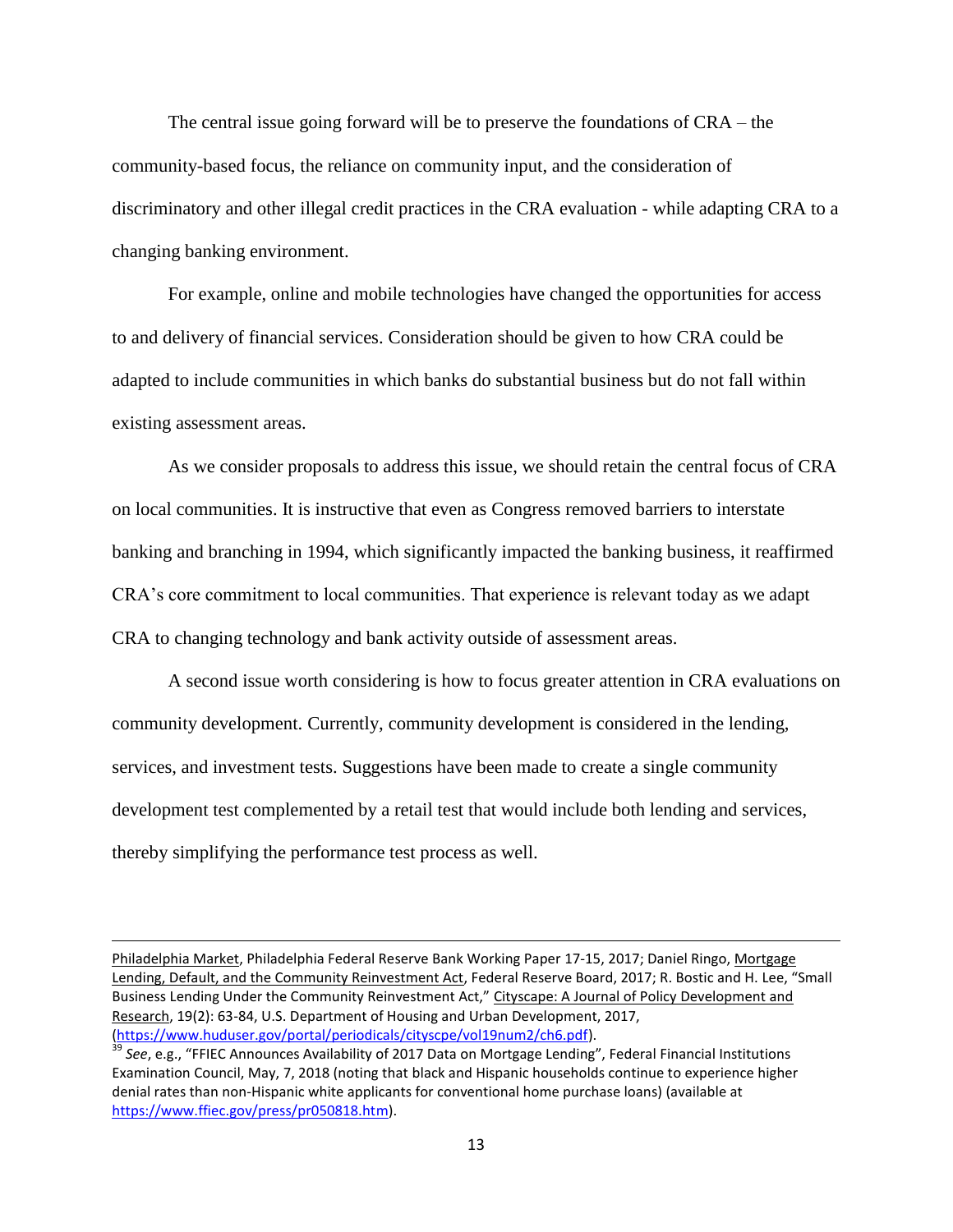Third, finding ways to ensure greater consistency and predictability in CRA evaluations would also have value. Providing greater certainty to bankers and community organizations as to whether proposed investments or loans would receive CRA credit is a commonly shared goal, although it poses challenges in practice.

It is essential, however, that these worthwhile objectives be pursued consistent with the foundations on which CRA has been based.

For example, a "CRA ratio" for a bank that attempts to aggregate all CRA-eligible activities into one quantitative performance ratio for the institution, as has been suggested to provide greater clarity and certainty to the CRA evaluation, could obscure the current community-based focus of CRA and undermine its basic purpose. It could fundamentally change the relationship between banks and local communities.

A reliance on a single ratio of CRA performance could allow banks to pick and choose which communities to serve and which products and services to offer in those communities. It is not clear how it would be made compliant with the statutory requirement that the CRA evaluation be presented separately for each metropolitan area in which a bank maintains one or more branches.

Such an approach could also undermine the incentive that banks currently have to develop constructive partnerships with community organizations. It is these partnerships between community organizations and banks that have been central to community development in lowand moderate-income neighborhoods throughout New York City and around the country.

14